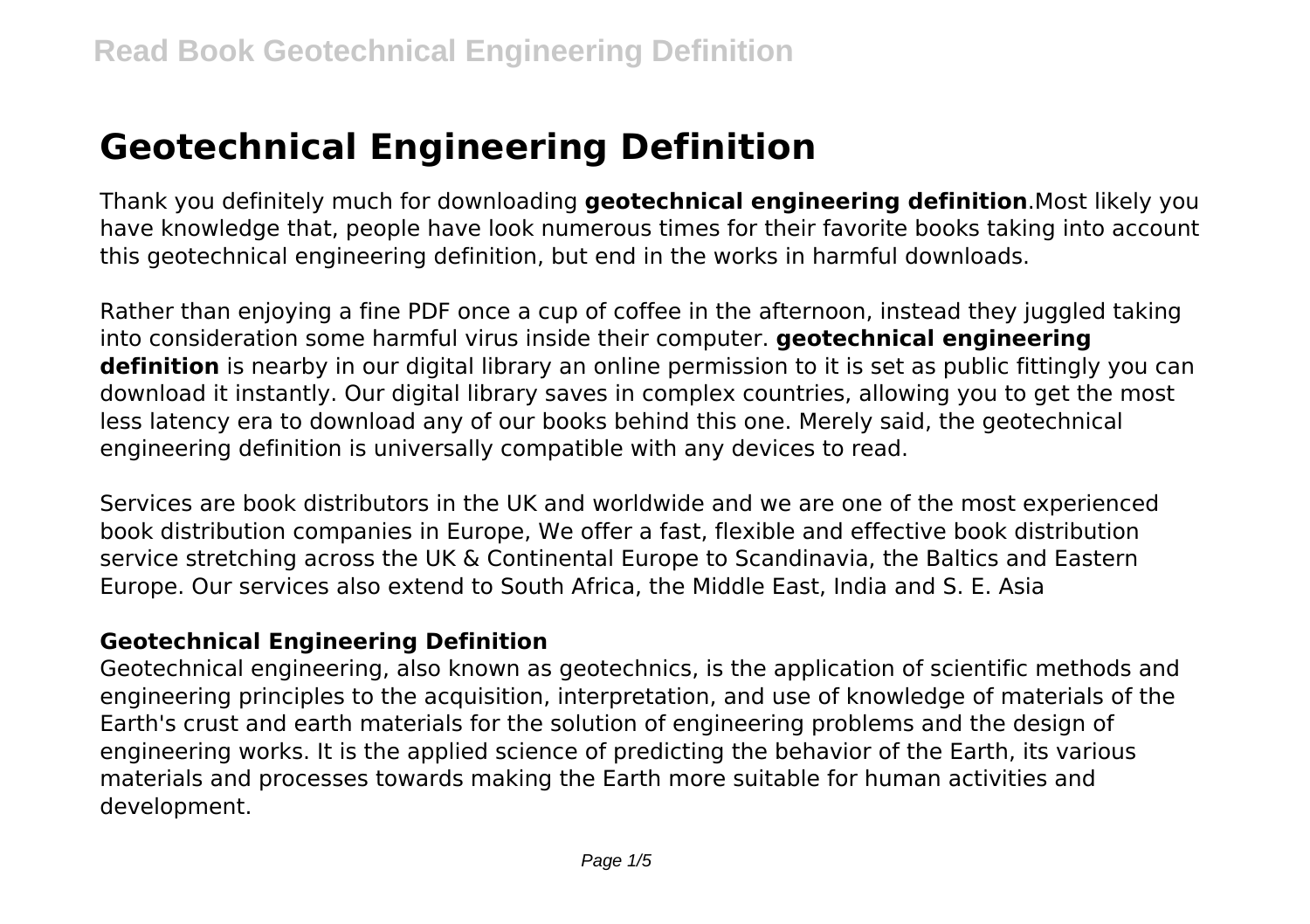## **Geotechnical engineering - Wikipedia**

Definition of geotechnical engineering. : a science that deals with the application of geology to engineering.

#### **Geotechnical Engineering | Definition of Geotechnical ...**

Geotechnical engineering synonyms, Geotechnical engineering pronunciation, Geotechnical engineering translation, English dictionary definition of Geotechnical engineering. adj relating to the application of technology to engineering problems caused by geological factors

## **Geotechnical engineering - definition of Geotechnical ...**

Geotechnical Engineering is a branch of science that shows the behavior of earth metals. It is an important aspect in civil engineering and is used in the military, mining processes and the petroleum industry. Its main function is to deal with the construction done on the surface. With the help of this, students get to know about the rock and soil combinations with engineered materials including steel and concrete.

# **What is Geotechnical Engineering? - Definition from Petropedia**

Geotechnics is an engineering discipline that deals with soil and rock behaviour in an engineering perspective. It also involves assessing slope stability and the risk of landslides, rock fall and avalanches.

## **What is Geotechnical engineering**

Geotechnical engineering is the branch of civil engineering concerned with the engineering behavior of earth materials. Geotechnical engineering is important in civil engineering, but is also used by military, mining, petroleum, or any other engineering concerned with construction on or in the ground.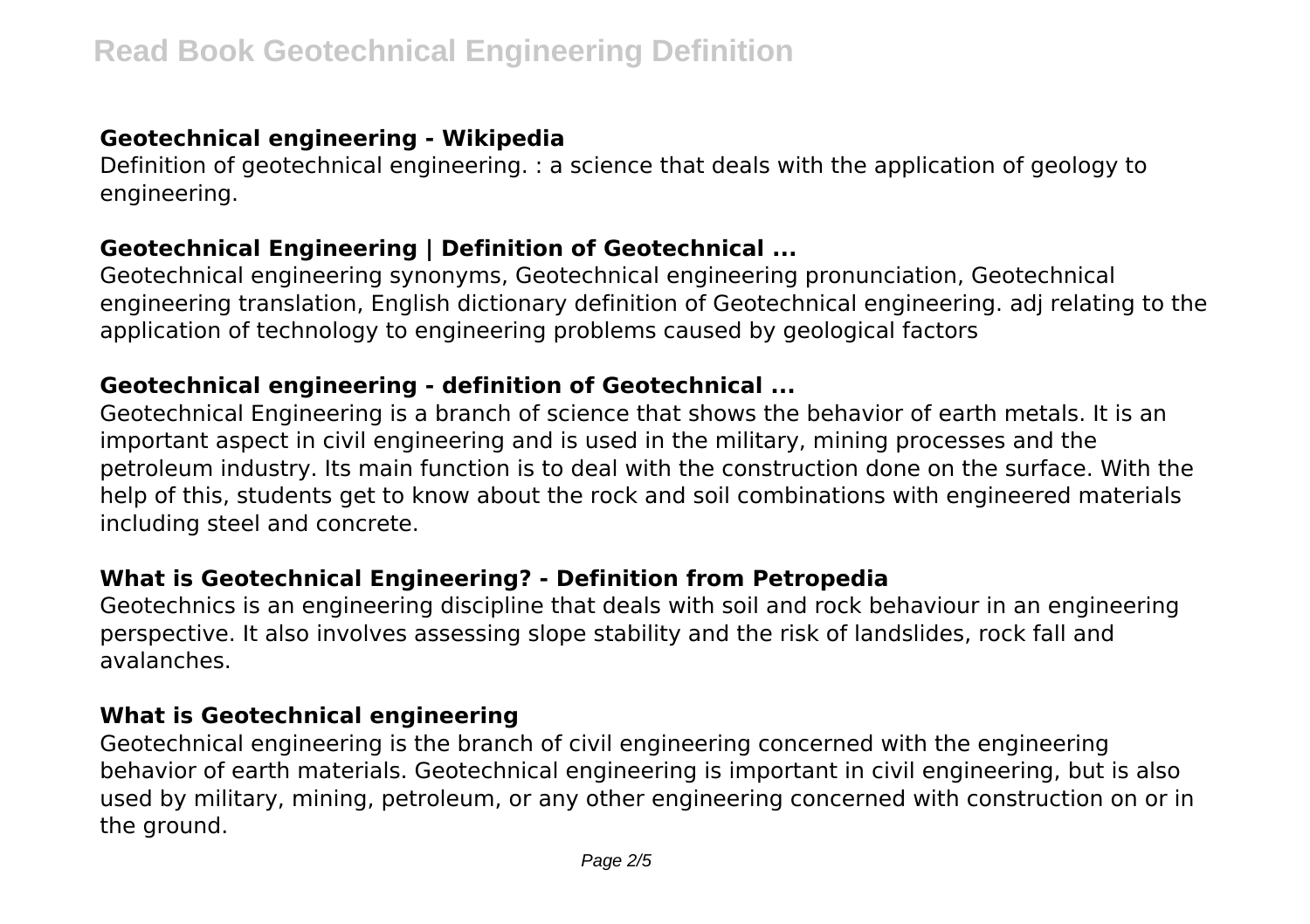## **What does geotechnical engineering mean?**

Geotechnical engineering is the science that explains mechanics of soil and rock and its applications to the development of human kind. It includes, without being limited to, the analysis, design and construction of foundations, slopes, retaining structures, embankments, roadways, tunnels, levees, wharves, landfills and other systems that are made of or are supported by soil or rock.

#### **Geotechnical Engineering**

Geotechnical definition, of or relating to practical applications of geological science in civil engineering, mining, etc. See more.

### **Geotechnical | Definition of Geotechnical at Dictionary.com**

Geotechnical engineering utilizes the disciplines of rock and soil mechanics to investigate subsurface and geologic conditions. These investigations are used to design, and build foundations, earth structures, and pavement sub-grades.

## **Geotechnical Engineering | ASCE**

Allowable bearing capacity is what is used in geotechnical design, and is the ultimate bearing capacity divided by a factor of safety. ... Mat., CNRS URA 850 Ecole Centrale de Paris, 92295, Chateney-Malabry, France) Journal of Geotechnical Engineering, Vol. 122, No. 8, August 1996, pp. 641-648, (doi: ...

# **Soil Engineering: Common Terms and Definitions - Ground ...**

Definition of geotechnical : of or relating to geotechnical engineering Examples of geotechnical in a Sentence Recent Examples on the Web Upstream dams can perform safely, particularly in places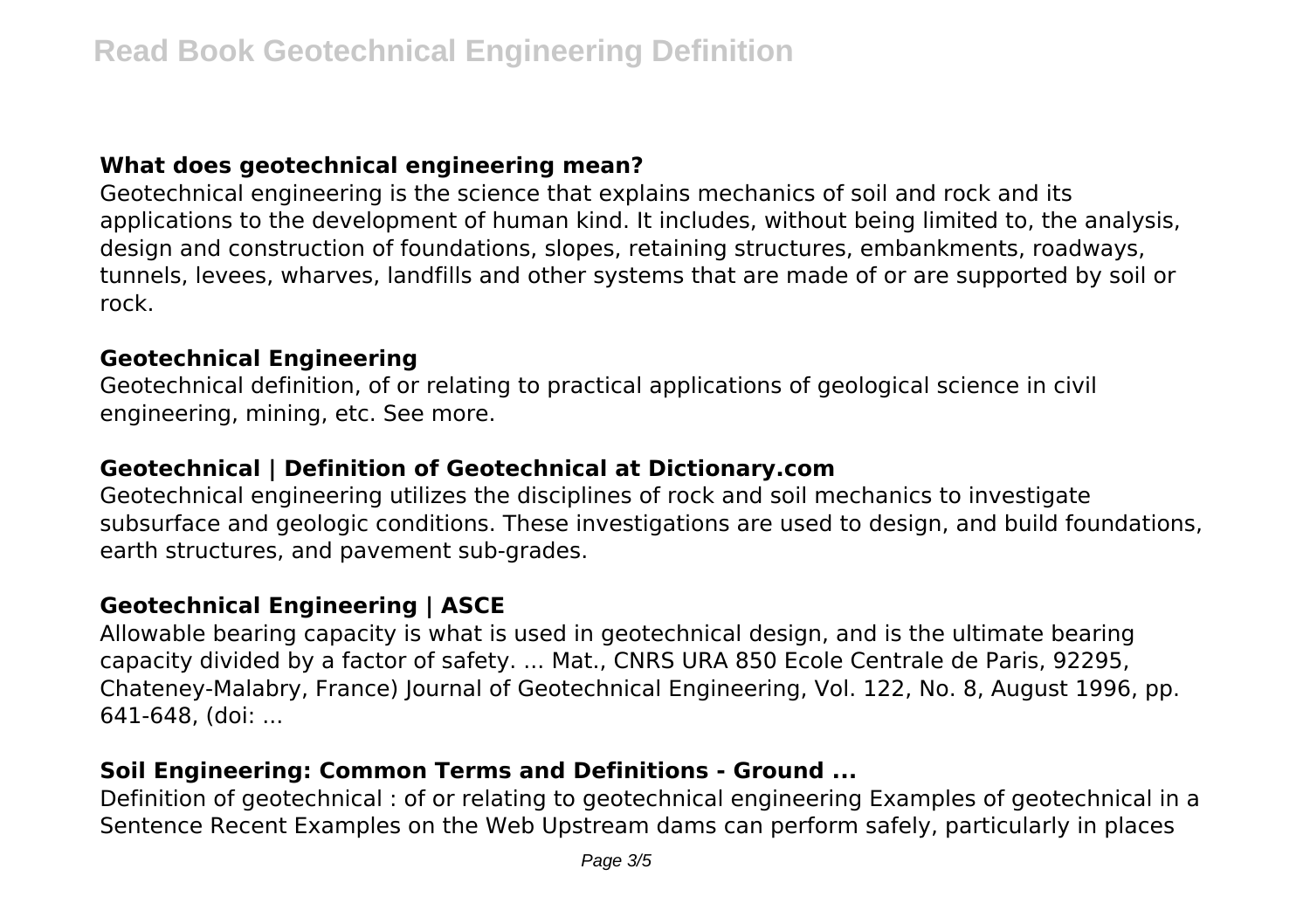with dry climates and few earthquakes, says David Williams, a geotechnical engineer at the University of Queensland, St. Lucia.

#### **Geotechnical | Definition of Geotechnical by Merriam-Webster**

Geotechnical investigations are performed by geotechnical engineers or engineering geologists to obtain information on the physical properties of soil earthworks and foundations for proposed structures and for repair of distress to earthworks and structures caused by subsurface conditions. This type of investigation is called a site investigation.

#### **Geotechnical investigation - Wikipedia**

Definition - What does Geological Engineering mean? Geological Engineering is a branch of civil engineering that involves the survey of the geological conditions of a particular area. The details of this survey are used for locating, designing and constructing different types of engineering works.

#### **What is Geological Engineering? - Definition from ...**

Geotechnical engineering is the branch of civil engineering concerned with the engineering behavior of earth materials.

# **Geo Technical Engineering and Foundation Engineering ...**

/ ˌdʒiː.əʊˈtek.nɪ.k ə l / us / ˌdʒiː.əˈtek.nɪ.k ə l / relating to the type of civil engineering (= the use of scientific methods to plan and build structures) that is concerned with rocks and soil: Geotechnical engineering is important in any construction occurring on the surface of or within the ground.

# **GEOTECHNICAL | meaning in the Cambridge English Dictionary**

The branch of engineering dealing with the soil and bedrock, especially aspects of foundations and earthworks.